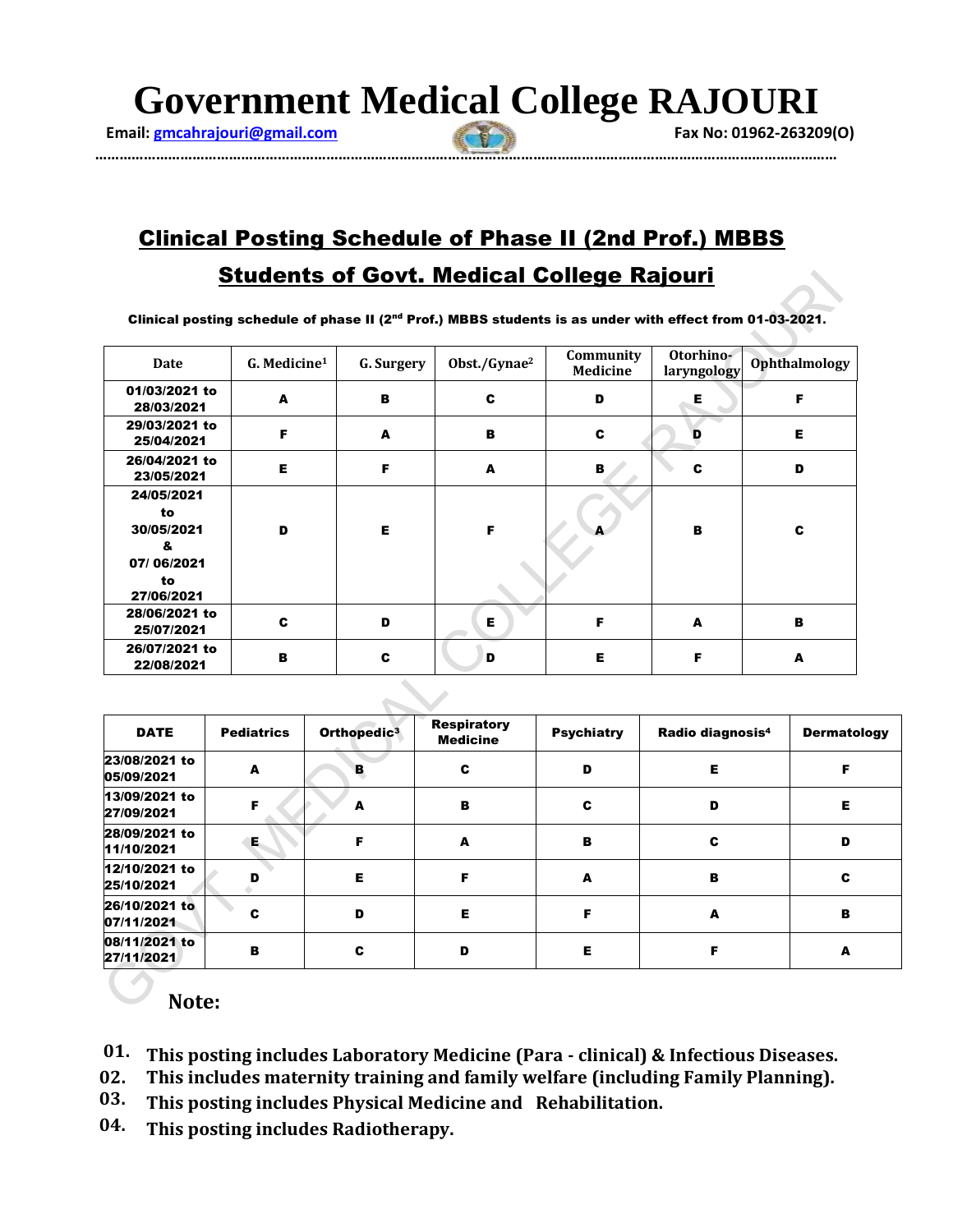**Batch A: Roll No 01-16; Batch B: 17-33; Batch C: 34-49; Batch D: 50-66; Batch E: 67-83; Batch F: 84-100.**

**Ist Terminal**: 31/05/21 to 06/06/2021. **2nd Terminal**: 06/09/21to 12/09/2021. **Send up Examination:** December 2021 **University Examination**: January 2022.

## **Note:**

- 1. **The clinical postings will be 15 hours per week (3 hrs. per day from Monday to Friday). Out of 15 hours, 3 hours per week will be allotted to training in clinical and procedural skills lab for SGD/DOAP/RolePlay.**
- 2. **Clinical posting shall focus on history taking, physical examination, assessment of change in clinical status, communication and patient education as per NMC Guidelines.**
- 3. **Timing of Clinical Posting: 09-12pm.**
- 4. **Any missed posting will be covered in the month of December, 2021.**

## Batch Distribution for Learner Doctor Method in Clinical Posting of Phase II MBBS (2nd Prof.) Batch (2019-20)

| <b>S. No.</b>       | <b>Batch</b>   | <b>Subdivision of Batch</b>   | <b>LDM Schedule</b>                                     |
|---------------------|----------------|-------------------------------|---------------------------------------------------------|
|                     |                | A1                            |                                                         |
| 1                   | A              | A2                            |                                                         |
|                     |                | <b>B1</b>                     |                                                         |
| $\overline{2}$<br>B |                | B <sub>2</sub>                |                                                         |
|                     |                | C1                            |                                                         |
| 3                   | C <sub>2</sub> | LDM will start on the 4th day |                                                         |
|                     |                | D <sub>1</sub>                | of the respective Clinical<br>posting/day of admission. |
| 4                   | D              | D <sub>2</sub>                |                                                         |
|                     |                | E1                            |                                                         |
| 5                   | E              | <b>E2</b>                     |                                                         |
|                     |                | F <sub>1</sub>                |                                                         |
| 6                   | F              | F <sub>2</sub>                |                                                         |